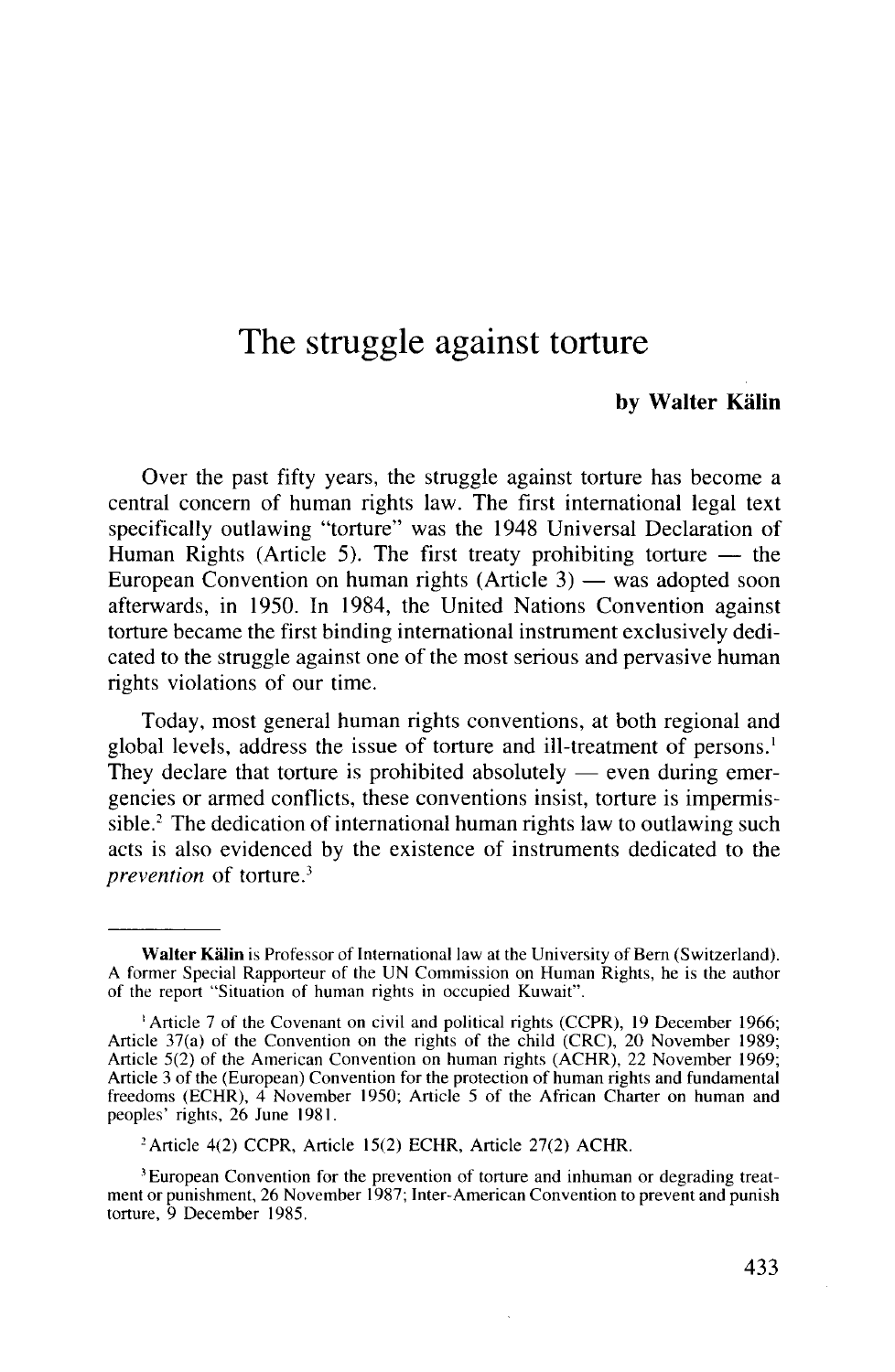The strong presence of prohibitions on torture in human rights law should not overshadow the important contributions to banning torture made by international humanitarian law over the last century. Without referring explicitly to "torture", Article 4 of the Hague Conventions on the laws and customs of war on land of 1899 and 1907 states that prisoners of war must be humanely treated, clearly excluding torture from acceptable treatment.<sup>4</sup> Article 3, common to the four Geneva Conventions of 1949, includes on the list of minimum standards to be observed by all parties even in non-international armed conflicts a prohibition on "[violence to life and person, in particular . .. mutilation, cruel treatment and torture". Similarly, Protocol II prohibits "violence to the life, health and physical or mental well-being of persons, in particular . . . cruel treatment such as torture, mutilation or any form of corporal punishment".<sup>5</sup> The Third Geneva Convention obliges State Parties and their authorities to treat prisoners of war of international armed conflicts humanely at all times and to respect their persons in all circumstances.<sup>6</sup> The Fourth Convention prohibits acts of violence against and the torture of protected civilians in time of war.<sup>7</sup> Finally, Article 75 of Protocol I extends this prohibition to all persons in such situations and clarifies that "torture of all kinds, whether physical or mental" is absolutely prohibited.<sup>8</sup>

The subject of torture is an area where human rights law and humanitarian law clearly converge and where the two sets of norms reinforce each other. The different provisions on torture are a good example of how norms for the protection of human beings today are often based on unified

6 Articles 13 and 14 of the Third Geneva Convention relative to the treatment of prisoners of war of 12 August 1949.

7 Articles 27 and 32 of the Fourth Geneva Convention relative to the protection of civilian persons in time of war of 12 August 1949.

<sup>4</sup> A prohibition of torture can also be deduced from other Articles, including 44 and 46; see M. Cherif Bassiouni, "An appraisal of torture in international law and practice: The need for an International Convention for the prevention and suppression of torture", *Revue Internationale de droit penal,* Vol. 48, 1977, Nos. 3 and 4, p. 71.

<sup>5</sup> Article 4, para. 2(a) of the 1977 Protocol Additional to the Geneva Conventions of 12 August 1949, and relating to the protection of victims of non-international armed conflicts (Protocol II).

<sup>8</sup> Article 75, para. 2(a)(ii) of the 1977 Protocol Additional to the Geneva Conventions of 12 August 1949, and relating to the protection of victims of international armed conflicts (Protocol I).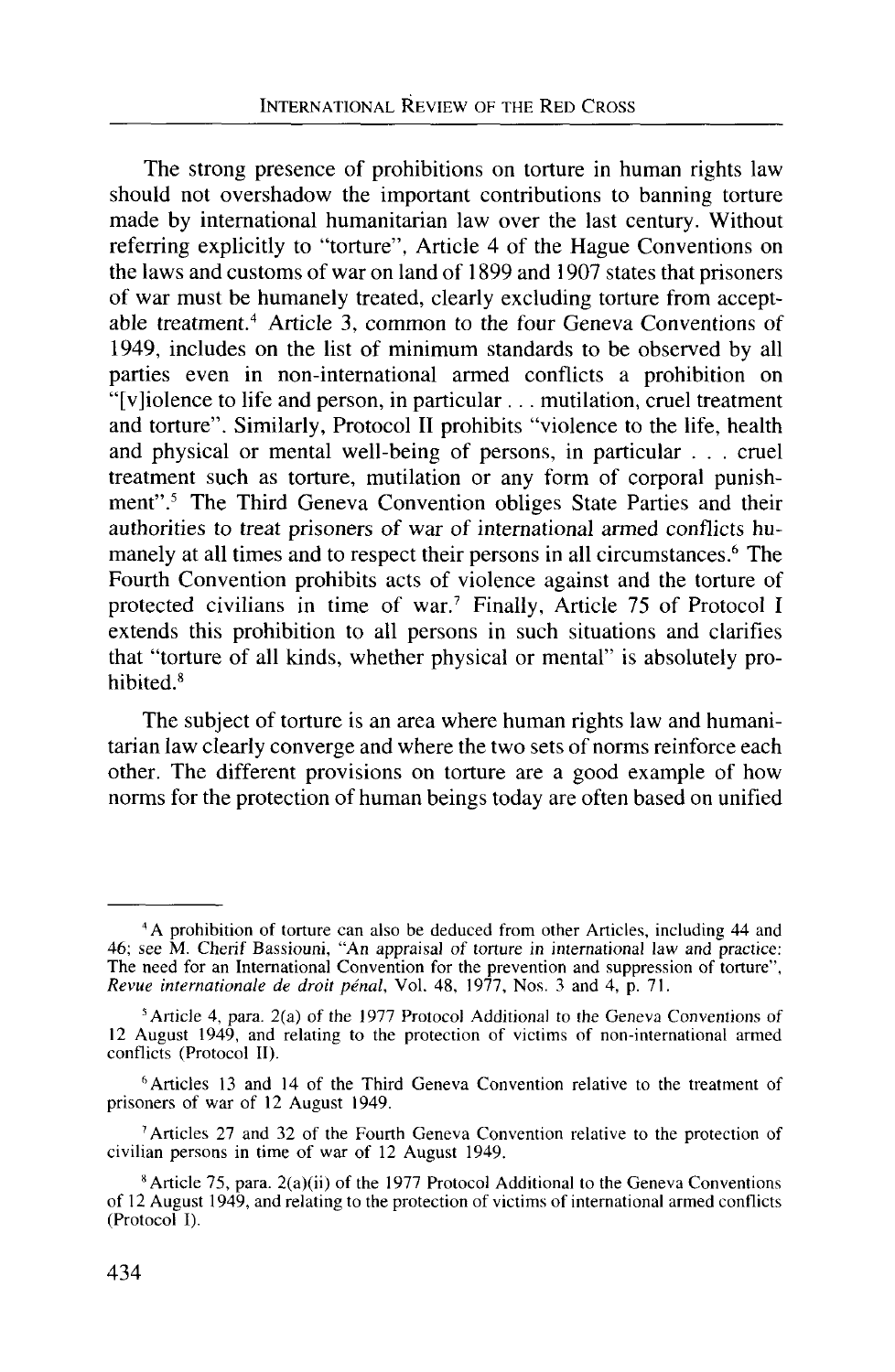concepts that underlie different institutional frameworks.<sup>9</sup> This paper explores the relationship of these norms on different levels. To this end, it is useful to distinguish between the three complementary aspects of effective human rights implementation: prevention; enforcement and repression; and reparation.

## **Prevention**

Because of its far-reaching psychological effects, the harm inflicted by torture on the victim cannot be undone. Therefore, prevention is of primary importance. In the area of human rights law, Article 2, para. 1, of the Convention against torture obliges each State to "take effective legislative, administrative, judicial or other measures to prevent acts of torture". Such measures include not only clearly outlawing acts of torture,<sup>10</sup> but also training police and security personnel, implementing precise guidelines on the treatment of persons deprived of their liberty, implementing domestic inspection and supervision mechanisms and/or introducing machinery for the effective investigation of complaints regarding ill-treatment. As the former Special Rapporteur on Torture of the UN Human Rights Commission, Peter Kooijmans, has rightly stressed, torture is never an isolated phenomenon: "It does not start in the torture chambers of this world. It begins much earlier, whenever respect for the dignity of all fellow human beings and the right to have this inherent dignity recognized are absent"." Therefore, safeguards against torture must already be built up in the treatment of prisoners and other detained persons.<sup>12</sup>

Humanitarian law has long recognized the need for detailed provisions concerning the treatment of persons deprived of their liberty as a safeguard against ill-treatment. The many provisions of the Third Geneva

<sup>9</sup> See Theodor Meron, *Human rights in internal strife: Their international protection,* Cambridge, 1987, p. 28, and Walter Kalin/Larisa Gabriel, "Human rights in times of occupation: An introduction", in Walter Kalin (Ed.), *Human rights in times of occupation: The case of Kuwait,* Bern, 1994, pp. 26-29.

<sup>&</sup>lt;sup>10</sup> On the obligation to declare torture as an offence under domestic criminal law, see Article 4 of the Convention against torture.

<sup>&</sup>quot;Peter H. Kooijmans, "The role and action of the UN Special Rapporteur on torture", in Antonio Cassese (Ed.), *The international fight against torture* — *La lutte internationale contre la torture,* Baden-Baden, 1991, p. 65.

*n Ibid.*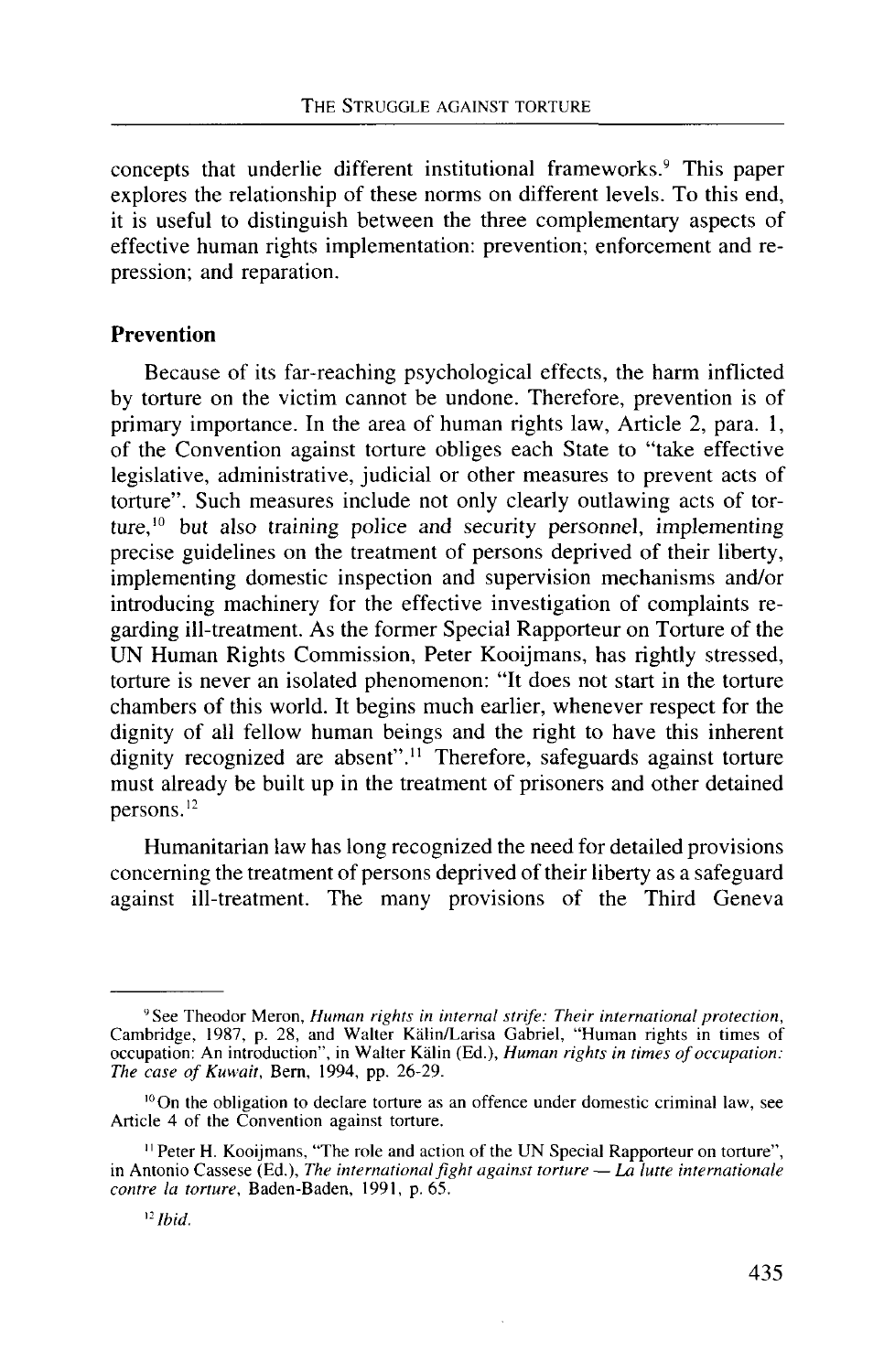Convention, especially those on the internment of prisoners of war (Article 21 ff.) and those on the relations between prisoners of war and the authorities (Article 78 ff.), can be read as a codification of norms to effectively prevent torture and cruel or inhuman treatment or punishment for this category of protected persons. The same is true for many of the provisions on the treatment of internees contained in the Fourth Geneva Convention.<sup>13</sup>

The duty to prevent torture is of paramount importance as violations are often hidden. Peter Kooijmans has accurately called torture the most intimate human rights violation, as it takes place in isolation and is very often inflicted by a torturer who remains anonymous to the victim and who regards the victim as a faceless object.<sup>14</sup> Visits to places of detention help to eliminate this anonymity and are therefore very effective in preventing torture. Such visits also make it possible to identify situations conducive to torture and initiate appropriate measures to reduce the risk of such acts. International humanitarian law recognizes the value of these visits. According to Article 143 of the Fourth Geneva Convention, delegates of the ICRC or the Protecting Powers "shall have permission to go to all places where protected persons are, particularly to places of internment, detention and work".<sup>15</sup> The same right is granted in Article 126 of the Third Geneva Convention for visiting prisoners of war.<sup>16</sup> In situations of noninternational armed conflicts, the ICRC may offer its services to the parties to the conflict<sup>17</sup> and thus receive permission to visit persons deprived of their liberty as a result of these conflicts too. The right of initiative is also recognized in situations of tension and internal disturbances where the ICRC might visit (with the consent of the state concerned) persons detained for reasons related to that particular situation, i.e. "political" or "security" prisoners.

<sup>15</sup> Article 143(1) of the Fourth Geneva Convention. According to para. 5 of the same Article, the occupying power has to approve the appointment of delegates of the ICRC but not the principle of visits as such.

<sup>16</sup> Article 81 of Protocol I reiterates these rights in general terms.

17Common Article 3(2).

<sup>&</sup>lt;sup>13</sup> Art. 79 ff.

<sup>&</sup>lt;sup>14</sup> "Torture and other Cruel, Inhuman and Degrading Treatment or Punishment", Report of the Special Rapporteur, Mr P. Kooijmans, 21 December 1991, UN Doc. E/CN.4/1992/17, para. 277.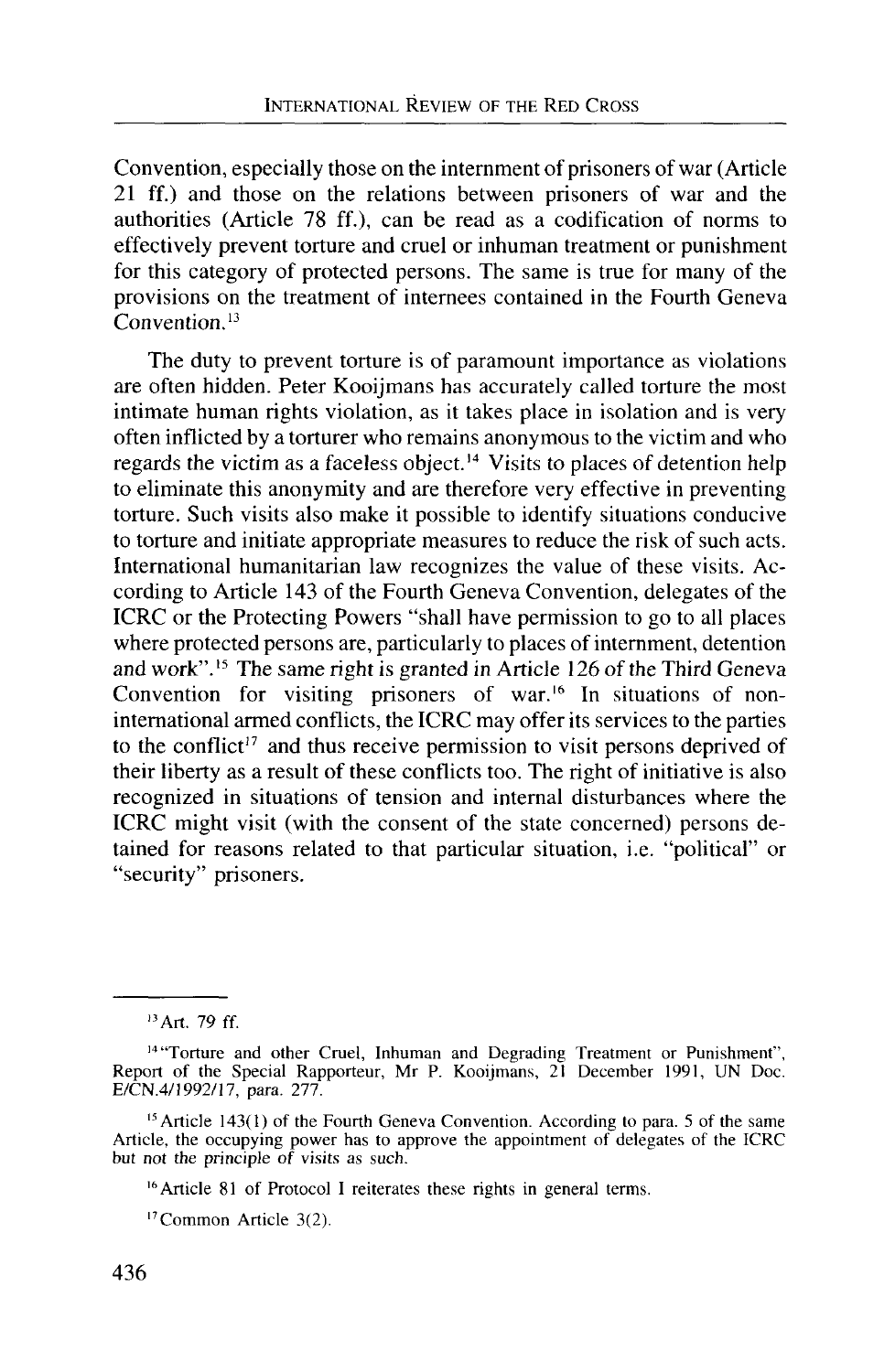In their visits, the ICRC and its delegates will make confidential approaches to the authorities to ameliorate the detainees' conditions.<sup>18</sup> Additionally, the mere physical presence of persons from outside the place of detention can often effectively prevent torture and ill-treatment and lead to improvements in the conditions of detention. The ICRC's experience has shown that "[alccording to the detainees and even the governments who have chosen to accept the services of the ICRC, the visits of the delegates of the ICRC are generally positive."<sup>19</sup>

Jean-Jacques Gautier, a Geneva-based private banker, shared this positive assessment. In 1977, Gautier founded the Geneva-based Swiss Committee Against Torture (now named the Association for the Prevention of Torture). His vision was to extend to all prisoners the system of preventive visits to places of detention by international experts and thus to apply an instrument developed in humanitarian law in the sphere of human rights protection.<sup>20</sup>

After it became clear that the time was not ripe for the adoption of a treaty-based obligation to accept such visits at the United Nations level, the Council of Europe took up the matter and, in 1987, adopted the European Convention for the prevention of torture and inhuman or degrading treatment or punishment. This Convention allows a body of independent experts (known as the European Committee for the Prevention of Torture) to carry out regular or *ad hoc* visits to all places of detention in the territory of States Parties and to make confidential recommendations to the country concerned in order to improve situations conducive to

<sup>&</sup>lt;sup>18</sup> On the visits carried out by the ICRC see, in particular, Hans Haug, *Humanity for all* - *The International Red Cross and Red Crescent Movement,* Berne/Stuttgart/Vienna, 1993, pp. 97-162; Francoise Comtesse, "Activities of the ICRC in respect of visits to persons deprived of their liberty: conditions and methodology", in Association for the Prevention of Torture (Eds), *The implementation of the European Convention for the prevention of torture and inhuman or degrading treatment or punishment (ECPT)* — *Assessment and perspectives after five years of activities of the European Committee for the Prevention of Torture and Inhuman or Degrading Treatment or Punishment (CPT),* Geneva, 1994, pp. 239-248; Philippe de Sinner/Hernan Reyes, "Activites du CICR en matiere de visites aux personnes privees de liberte: Une contribution a la lutte contre la torture", in Cassese, *supra* (note 11), pp. 153-171.

<sup>&</sup>quot;Comtesse, *supra* (note 18), p. 247.

<sup>:</sup> " See the contributions by Renaud Gautier and Francois de Vargas in *20 ans consacres a la realisation d'une idee,* Recueil d'articles en honneur de Jean-Jacques Gautier, APT, Genève, 1997, pp. 21-26 and 27-46.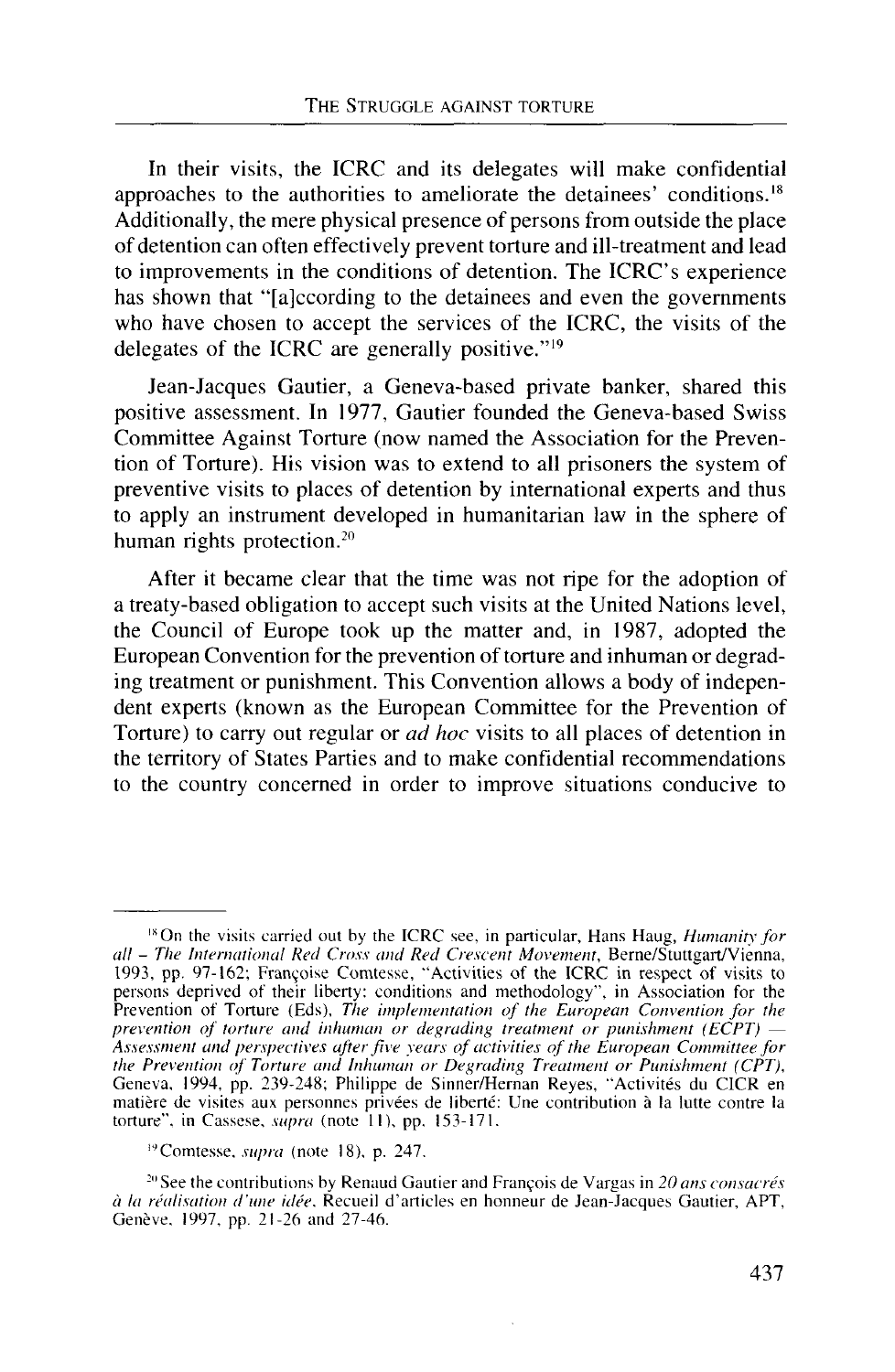torture and ill-treatment. This has had considerable success in the fight against torture.<sup>21</sup>

At the same time, the idea of creating an effective instrument of prevention at the global level has not been dropped. In 1991, the UN Human Rights Commission received Costa Rica's submission of a draft Optional Protocol to the 1984 Convention against torture.<sup>22</sup> The draft aims to introduce a system of preventive visits to places of detention "with a view to strengthening, if necessary, the protection of... [detained persons]... from torture and from cruel, inhuman or degrading treatment or punishment". If this Protocol is ratified, such visits will be carried out by a sub-committee composed of independent experts.<sup>23</sup> Negotiations of this draft continue in the working group set up by the UN Human Rights Commission.

The human rights instruments for the prevention of torture would not exist without the model provided by international humanitarian law. Experience has shown, however, that the European Convention on the prevention of torture is not just a duplication of the ICRC's visits to detainees. The Convention has evolved its own identity.<sup>24</sup> For instance, the Convention covers all situations of detention, whereas ICRC visits are limited to particular situations in the context of armed conflict and violent disturbances.

More significantly, the ICRC is primarily concerned with *individuals* while the European Committee for the Prevention of Torture (CPT) focuses mainly on *situations.* The ICRC maintains a long-term presence in the places it visits : to visit prisoners repeatedly and to give them material aid if necessary is one of the basic principles of this work. The CPT's visits are generally one-off,<sup>25</sup> serving as a point of departure for an

<sup>&</sup>lt;sup>21</sup> On the European Convention for the prevention of torture (note 20) see Malcolm Evans and Rod Morgan, "The origins and drafting of the ECPT — a salutary lesson?", *supra,* pp. 85-97; Antonio Cassese, The European Committee for the Prevention of Torture and Inhuman or Degrading Treatment or Punishment, in Cassese, *supra* (note 11). pp. 135-152.

 $22$  Draft Optional Protocol to the Convention against torture and other cruel, inhuman or degrading treatment or punishment, annexed to the letter dated 15 January 1991 from the Permanent Representative of Costa Rica to the United Nations Office at Geneva addressed to the Under-Secretary-General for Human Rights, UN Doc E/CN.4/1991/66.

<sup>&</sup>lt;sup>23</sup> The proposed full title is "Sub-Committee for the Prevention of Torture and Other Cruel, Inhuman or Degrading Treatment or Punishment of the Committee against Torture".

<sup>24</sup> See Hans-Peter Gasser, "Suivre les travaux du groupe Gautier . . .", *supra* (note 20). p. 67.

<sup>&</sup>lt;sup>25</sup> Follow-up visits are possible but their primary purpose is not to revisit individual prisoners.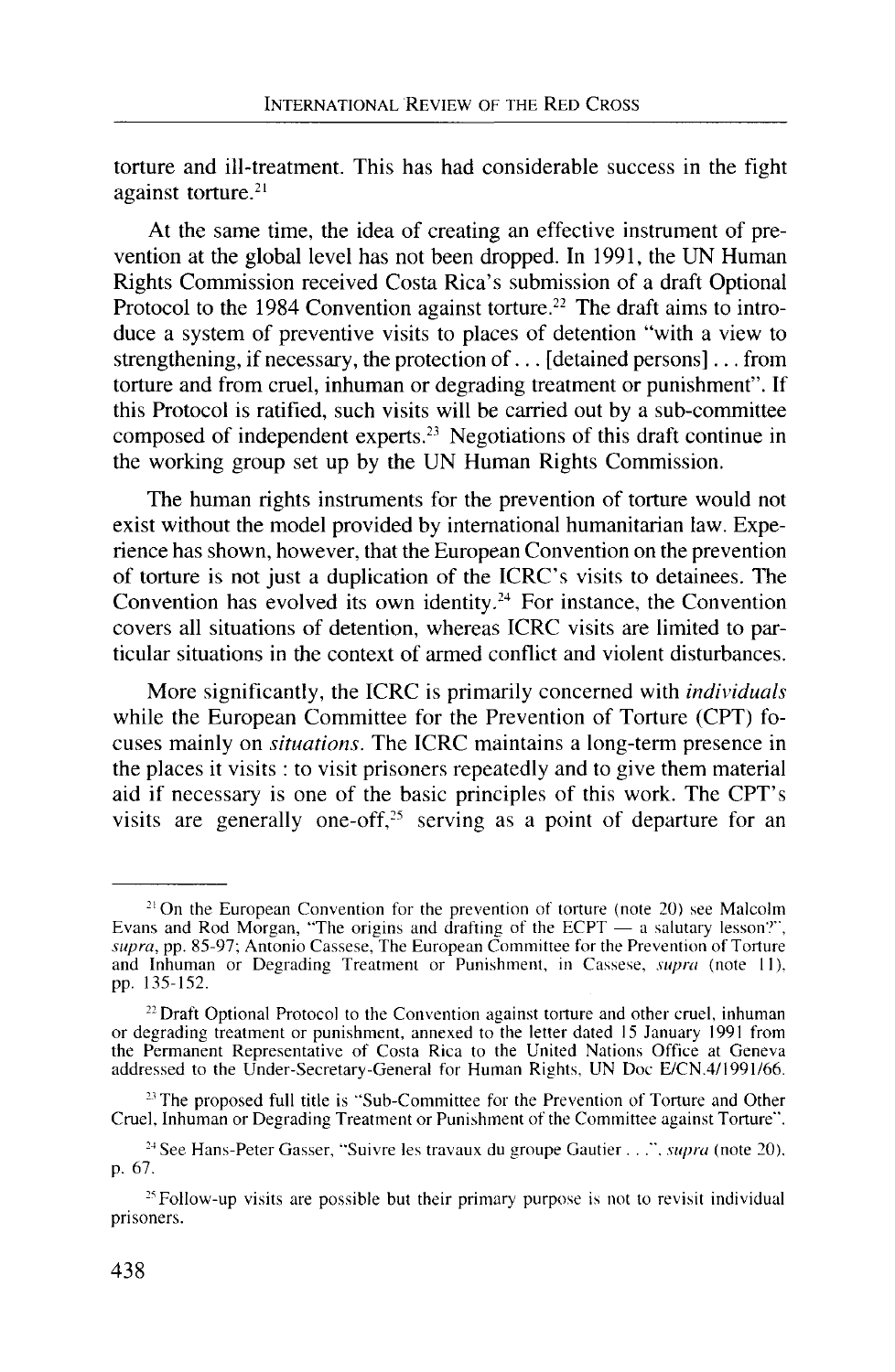ongoing dialogue with the government regarding measures to reduce the risk of torture and ill-treatment. As a consequence, the CPT has become deeply involved in issues relating to the rights of persons in police custody (e.g. measures against being detained *incommunicado)* or improvements in sub-standard conditions of detention.<sup>26</sup>

Like the ICRC's visiting activities, the work undertaken by the CPT remains confidential. However, the emphasis on reform explains why States found it necessary to depart from the principle of full confidentiality and to include in the European Convention the possibility of making a public statement if the State Party concerned "fails to co-operate or refuses to improve the situation in the light of the Committee's recommendations."<sup>27</sup> If the Draft Optional Protocol to the Torture Convention enters into force, the emphasis on situations and *reform might be even stronger, particularly* as the draft has been amended during negotiations to create a fund which would allow States with limited means to implement costly reforms.<sup>28</sup>

Regarding the methodology of visits to places of detention, humanitarian law has also created the model for human rights instruments. According to Article 143 of the Fourth Geneva Convention, delegates are permitted to go to all places of detention and internment selected by them and are to have "access to all premises" there.<sup>29</sup> Delegates must be able to interview in private any detainee they wish, without limits on the duration and frequency of such visits. These conditions must also be met before the ICRC carries out visits on the basis of its right of initiative.

These basic principles have been incorporated into the European Convention on the prevention of torture.<sup>30</sup> The Inter-American Commission on Human Rights also has the right of access to places of detention

<sup>&</sup>lt;sup>26</sup> See Roland Bank, "Preventive measures against torture: An analysis of standards set by the CPT, CAT, HCR and Special Rapporteur", *supra* (note 20), p. 129; Ralf Alleweldt, "Praventiver Menschenrechtsschutz — Ein Blick auf die Tatigkeit des Europaischen Komitees zur Verhiitung von Folter und unmenschlicher oder erniedrigender Behandlung oder Strafe (CPT)", *Europdische Grundrechte-Zeitschrift,* 1998, pp. 245-271.

 $27$  Article 10(2), European Convention for the prevention of torture and inhuman or degrading treatment or punishment.

<sup>&</sup>lt;sup>28</sup> Article 16 of the Draft Optional Protocol, UN Doc. E/CN.4/1998/42, 2 December 1997, Annex I.

<sup>&</sup>lt;sup>29</sup> See also Article 126 of the Third Geneva Convention.

<sup>&</sup>lt;sup>30</sup> Article 8 of the European Convention on the prevention of torture.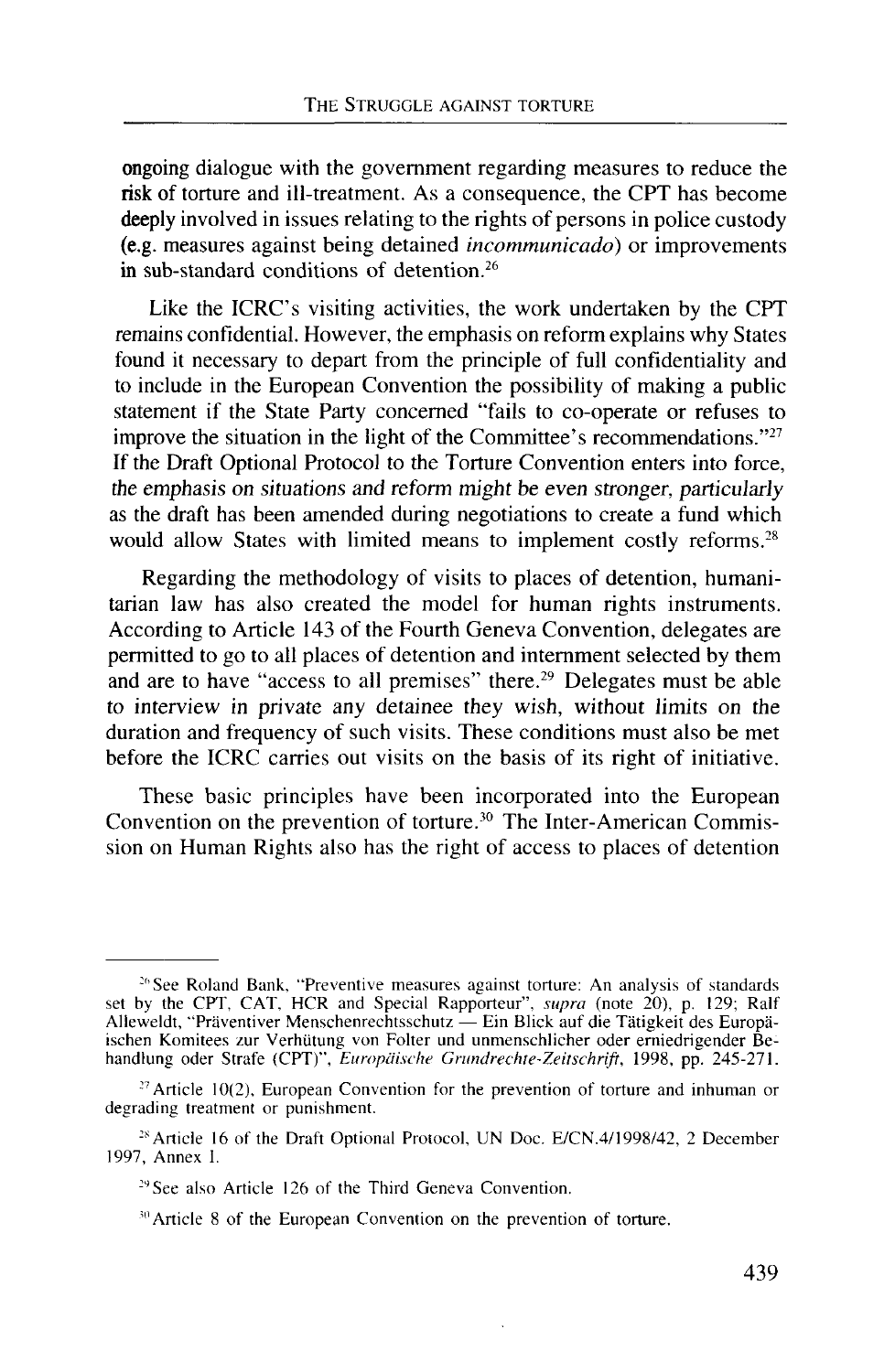and of talking to detainees without witnesses<sup>31</sup> and the UN Special Rapporteurs insist on the same possibilities when they carry out visits to places of detention.<sup>32</sup> The Draft Optional Protocol to the Torture Convention now before the UN Human Rights Commission follows the same pattern, but the relevant provision has not been adopted yet. It is to be hoped that what has been established as standard operating procedures for international mechanisms carrying out visits to places of detention will not be jeopardized when this Optional Protocol is adopted!

### **Enforcement and repression**

Human rights law has developed a multitude of instruments for enforcing the prohibition on torture. The 1984 Convention against torture provides an example of the full range of possibilities: the obligation of States Parties to submit, on a regular basis, "reports on the measures they have taken to give effect to their undertakings under this Convention"<sup>33</sup> forces them to justify their behaviour and provides the Committee Against Torture with an opportunity to enter into a dialogue with the government concerned and to criticize it publicly if necessary to improve the situation. Such a reporting system is also part of the Covenant on Civil and Political Rights which allows, *inter alia,* questions to be raised regarding the infliction of torture.<sup>34</sup> The Convention against torture allows the Committee to investigate situations of systematic violations and, with the consent of the State Party concerned, to carry out on-site visits.<sup>35</sup> Investigations of systematic violations of the prohibition on torture (including visits to the countries concerned<sup>36</sup>) are also undertaken by the Special Rapporteur on Torture<sup>37</sup> and other Rapporteurs and Working Groups appointed by the

- <sup>35</sup> Article 20 of the Convention.
- 36 Such visits need the consent of that country.
- 37 See Kooijmans, *supra* (note 11), pp. 56-72.

<sup>&</sup>lt;sup>31</sup> Article 59 of the Regulations of the Inter-American Commission on Human Rights.

<sup>32</sup> See Association for the Prevention of Torture, "Standard operating procedures of international mechanisms carrying out visits to places of detention", Workshop, 24 May 1997, Geneva, 1997.

 $33$  Article 19(1).

<sup>&</sup>lt;sup>34</sup> Articles 7 and 40.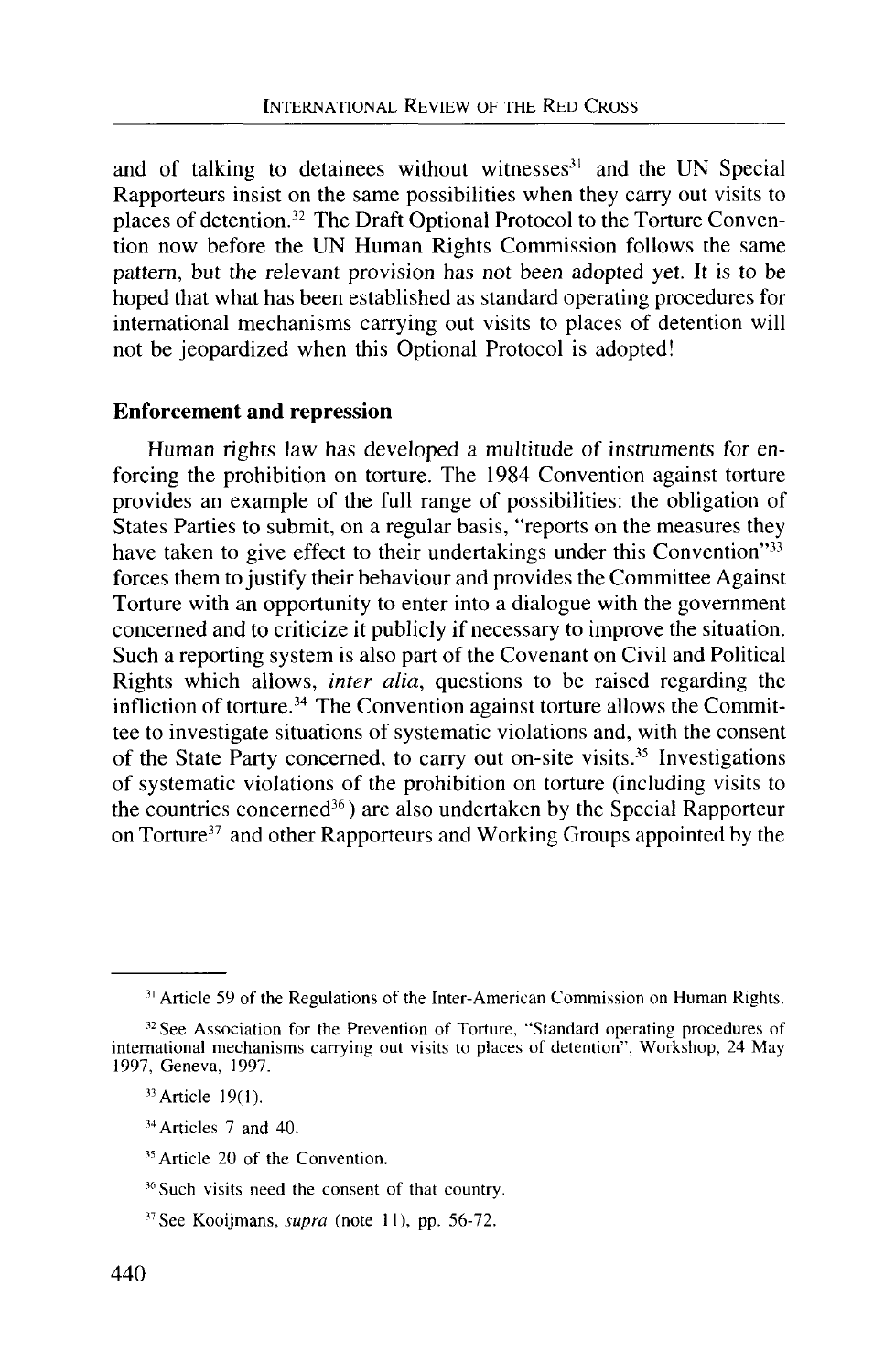UN Commission on Human Rights<sup>38</sup> who have to report on allegations of torture and their findings. Finally, the Convention against torture provides for the possibilities of interstate and individual complaints.<sup>39</sup> Such procedures also exist within the framework of the Covenant on civil and political rights and in regional human rights conventions. In the case of the European Convention on human rights, these mechanisms are mandatory and the decisions of the European Court of Human Rights binding and enforceable.

Enforcement mechanisms are relatively weak in international humanitarian law. In cases of torture, Protecting Powers and the ICRC may make representations to the responsible State Party to the Geneva Conventions and the Protocols, but there are no formal procedures that allow the enforcement of the prohibition on torture. Article 90 of Protocol I has instituted the International Fact-Finding Commission which, *inter alia,* could investigate serious cases of torture.

In contrast, humanitarian law has played a vital role in developing concepts for penal repression of grave breaches of basic obligations under the Geneva Conventions and their Additional Protocols. Torture is explicitly mentioned in the definition of grave breaches in all four Geneva Conventions.<sup>40</sup> States are obliged to "to enact any legislation necessary to provide effective penal sanctions for persons committing, or ordering to be committed" such acts; they are also "under the obligation to search for persons alleged to have committed, or to have ordered to be committed, such grave breaches, and shall bring such persons, regardless of their nationality, before its own courts" if these persons are not extradited to another State Party.<sup>41</sup> In view of this clear recognition of torture as an act which entails individual penal responsibility of the perpetrators, it is not

<sup>&</sup>lt;sup>38</sup> Besides the Special Rapporteur on Torture, many of the country-specific Rapporteurs, the Special Rapporteur on Extrajudicial, Summary and Arbitrary Executions and the Working Groups on Arbitrary Detention and on Disappearances are concerned with cases of torture and ill-treatment.

<sup>&</sup>lt;sup>39</sup> Articles 21 and 22. These procedures can take place only if the country concerned has made a declaration recognizing the competence of the Committee against Torture to receive such communications.

<sup>\*&#</sup>x27;Article 50 of the First, Article 51 of the Second, Article 130 of the Third and Article 147 of the Fourth Geneva Convention.

<sup>•&</sup>quot;Article 49 of the First, Article 50 of the Second, Article 129 of the Third and Article 146 of the Fourth Geneva Convention.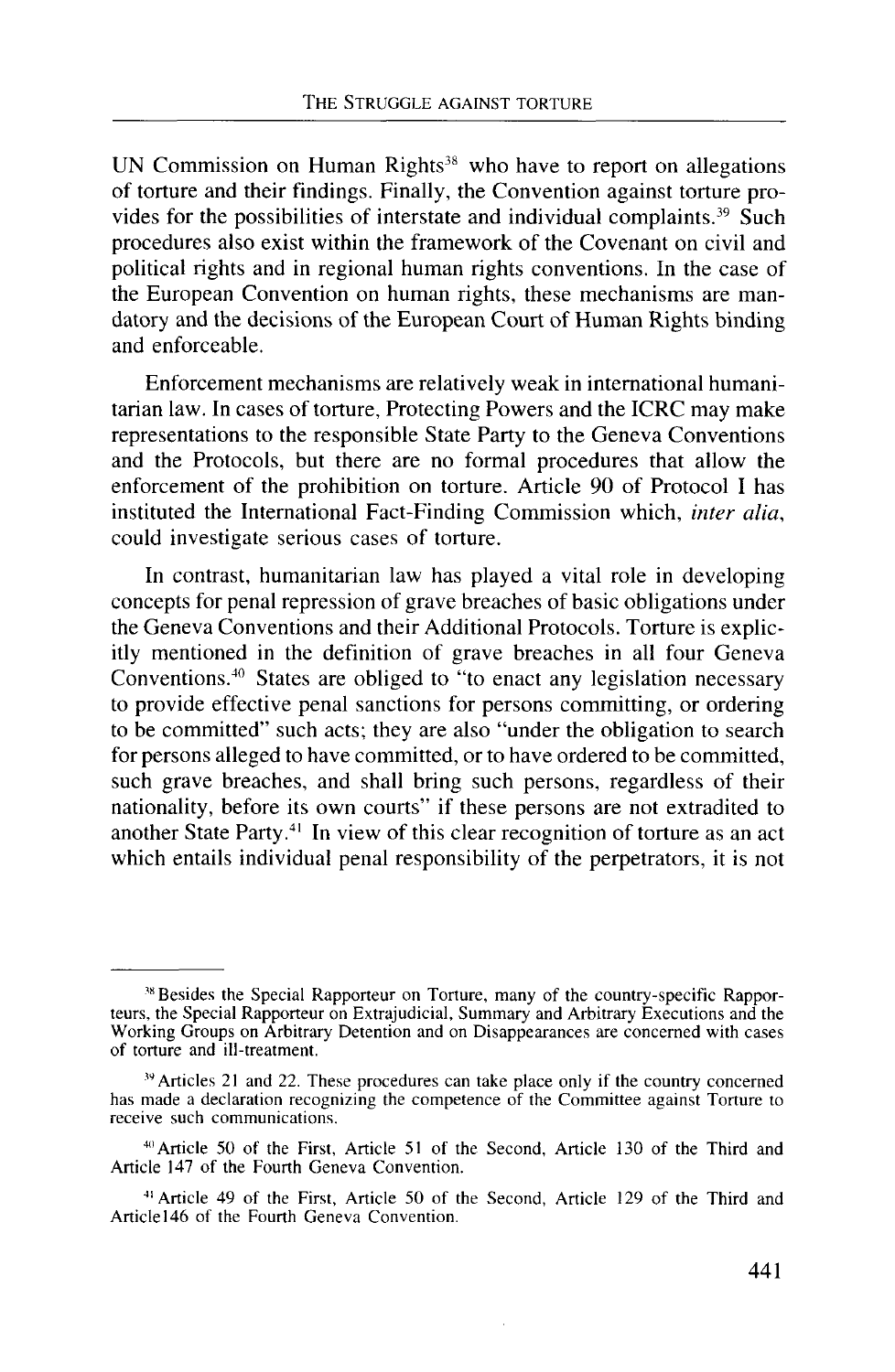surprising that torture is also among the acts punishable by the International Tribunals established to deal with crimes committed in the former Yugoslavia and in Rwanda.<sup>42</sup> Furthermore torture is also listed in the Draft Code of Crimes against the Peace and Security of Mankind.<sup>43</sup>

Human rights law is normally not concerned with individual responsibility. It is therefore crucial for the struggle against torture that, according to Articles 4 and 5 of the Convention against torture, States must enact legislation allowing for the punishment of perpetrators of torture who are their own nationals or, in the case of aliens, are not extradited. While, according to the *travaux preparatoires,* these provisions have been inspired by conventions dedicated to the struggle against terrorism,<sup>44</sup> the foundation on which they are based is the concept of individual responsibility for grave breaches of international humanitarian law.

## **Reparation**

As mentioned above, acts of torture cannot be undone and psychological damage continues long after the physical wounds inflicted on the victim are healed. Yet human rights law recognizes that reparation and compensation for such victims may enhance the healing process by supporting the victim's sense of justice. The most explicit provision of human rights law on reparation is Article 14 of the Convention against torture. This provision obliges every State Party to "ensure in its legal system that the victim of an act of torture obtains redress and has an enforceable right to fair and adequate compensation". In principle, reparation and compensation can also be granted by the international bodies whose task it is to decide about individual applications. Article  $41<sup>45</sup>$  of the European

 $42$  Articles 2(b) and 5(f) of the Statute of the International Tribunal for the persecution of persons responsible for serious violations of international humanitarian law committed in the territory of the former Yugoslavia since 1991, 32 *I.L.M.* 1170 (1993), and Anicles 3(f) and 4(a) of the Statute of the International Tribunal for Rwanda, 33 *l.L.M.* 1602 (1994).

 $43$  Articles 18(c) and 20(a)(ii) of the Draft Code of crimes against the peace and security of mankind, Human Rights Law Journal, Vol. 18, 1997. pp. 96-134. See also Draft Statute for the International Criminal Court, UN Doc. A/CONF. 183/2/Add. 1 (14 April 1998), draft article on crimes against humanity.

<sup>•&</sup>quot;See J. Herman Burgers/Hans Danelius, *The United Nations Convention against torture,* Dordrecht/Boston/London, 1988, pp. 56-57 and p. 130, who mention as sources of inspiration the Convention on the prevention and punishment of crimes against internationally protected persons, including diplomatic agents, the Convention against the taking of hostages or the Convention for the suppression of the unlawful seizure of aircraft.

<sup>&</sup>lt;sup>45</sup> Formerly Article 50, ECHR. Formerly Article 50, ECHR.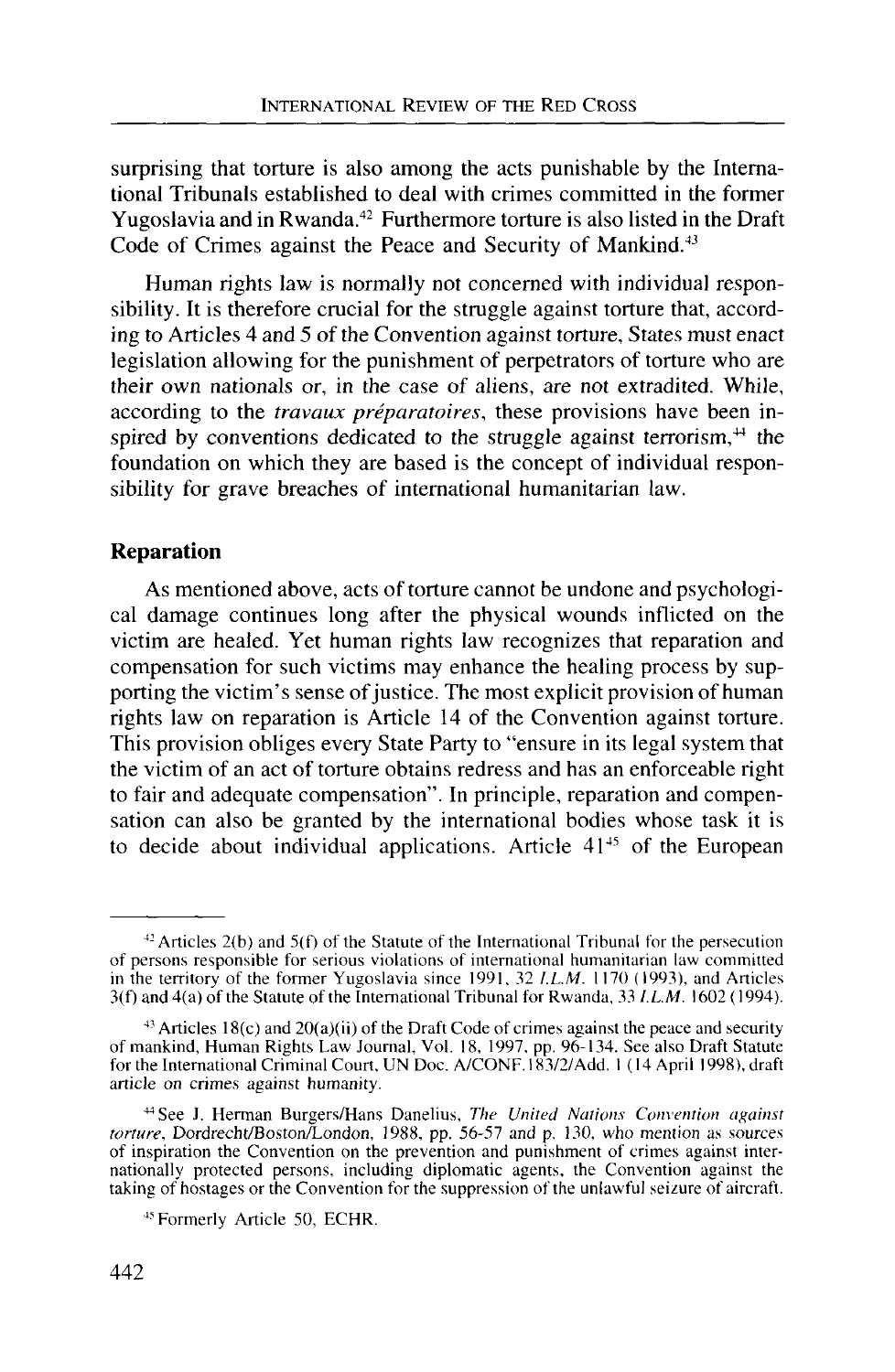Convention on human rights provides that the European Court of Human Rights shall, in a decision binding on States, "afford just satisfaction to the injured party".<sup>46</sup> The Inter-American Court of Human Rights has developed similar case law<sup>47</sup> and other treaty bodies have, on several occasions, recommended the payment of compensation to victims of human rights violations.<sup>48</sup>

International humanitarian law addresses the question of reparation for States,<sup>49</sup> but does not provide for compensation to be paid to victims on torture. In this regard, the Iraqi occupation of Kuwait presents an interesting case, as the Security Council, in Resolution 687 (1991), decided that Iraq was obliged to pay reparations through a Compensation Fund for the resulting injuries. The UN Compensation Commission has decided to grant payments of fixed amounts<sup>50</sup> to persons who "as a result of Iraq's unlawful invasion and occupation of Kuwait. . . suffered serious personal injury",<sup>51</sup> including torture.<sup>52</sup> It remains to be seen whether this will serve as a model for future cases of grave breaches of international humanitarian law.

47Velasquez Rodriguez Case, Judgment of July 29, 1988, Series C No. 4 (1988).

•"\* See Theo van Boven, "Study concerning the right to restitution, compensation and rehabilitation for victims of gross violations of human rights and fundamental freedoms", dated 2 July 1993 and submitted to the UN Sub-Commission on the Prevention of Discrimination and Protection of Minorities, Forty-fifth session, UN Doc. E/CN.4/Sub.2/ 1993/8, paras. 60-79. Especially rich is the case law of the Human Rights Committee established under the Covenant on Civil and Political Rights (van Boven, paras. 50-59).

49 See Article 3 of the Hague Convention regarding the laws and customs of war on land, 18 October 1907. The Four Geneva Conventions all provide that parties cannot absolve themselves of liability in respect of grave breaches, and Protocol I, in Article 91, stipulates that parties to a conflict shall be "liable to pay compensation" for violating provisions of the Conventions or of the Protocol.

<sup>50</sup> According to Decision 1 of the Governing Council of the Compensation Commission, paras. 11-13 (30 *I.L.M.* 1713 11991]) the amounts were set at between 2,500 and 10.000 USS. These amounts were later raised to 30,000 USS per claimant and 60,000 US\$ per family unit (Governing Council Decision 8, para. 3 and 4, 31 *I.L.M.* 1036 [1992]).

51 UN Compensation Commission, Governing Council Decision 1, para. 10, 30 *I.L.M.* 1713 (1991).

5:UN Compensation Commission, Governing Council Decision 3 defining the terms "personal injury and mental pain and anguish" as consequences *inter alia* arising from torture.

<sup>\*</sup>For details see the study by Gerhard Dannemann, *Schadenersatz. bei Verletzung der Europaischen Menschenrechtskonvention,* Koln/Berlin/Bonn/Miinchen, 1994. See also, e.g., ECHR, *Kurt v. Turkey* judgment of 24 May 1998, Reports 1998 (not yet printed), paras. 171-175.